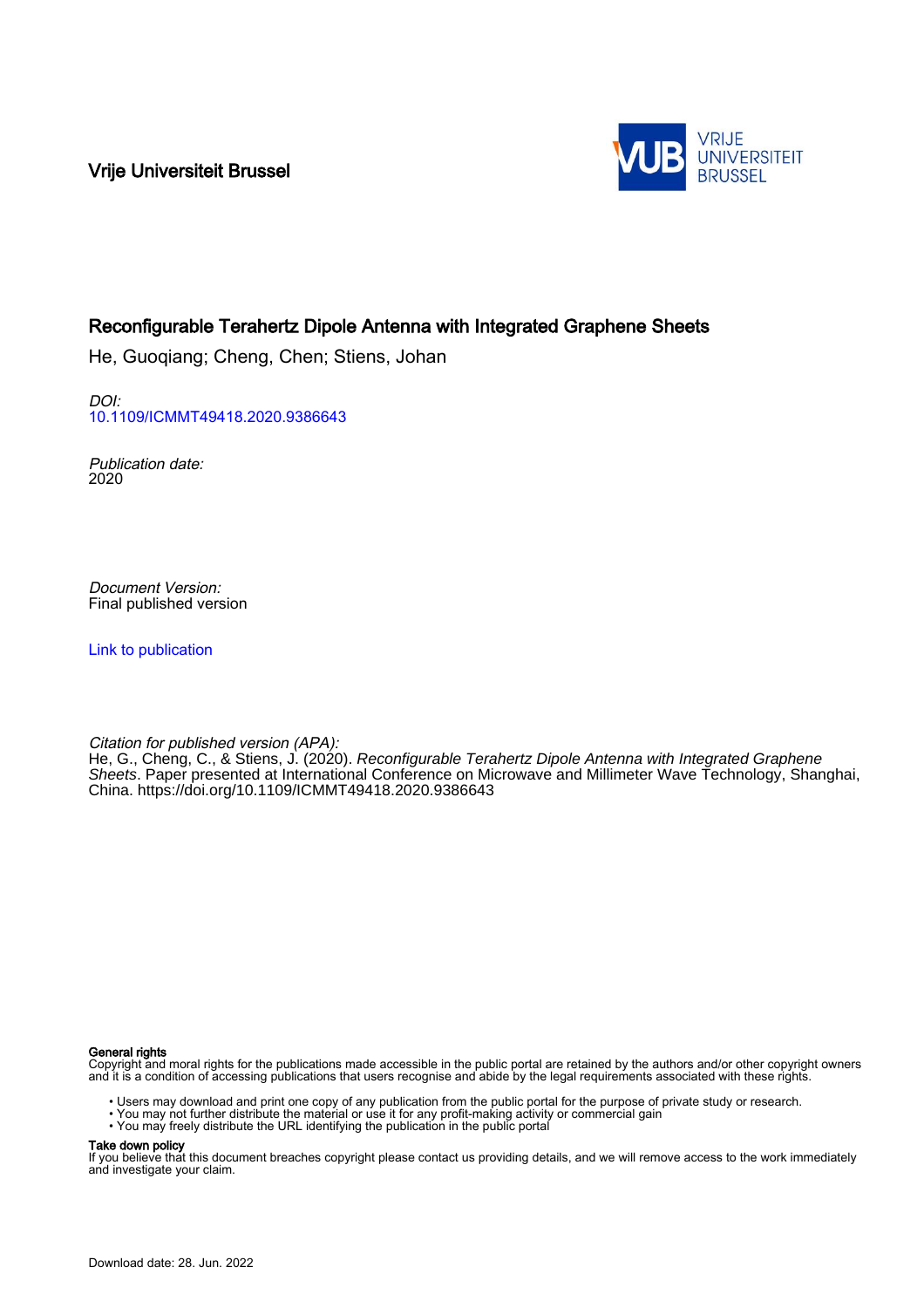# Reconfigurable Terahertz Dipole Antenna with Integrated Graphene Sheets

Guo-Qiang HE<sup>a,b</sup>, Tao Xu<sup>a</sup>, Zi-Xuan Yi<sup>a</sup>, Mei-Ling Li<sup>a</sup>, Xue-Xia Yang<sup>a</sup>,Cheng Chen<sup>b</sup>, Johan Stiens<sup>b,c</sup>

<sup>a</sup>Shanghai Institute for Advanced Communication and Data Science, Key laboratory of Specialty Fiber Optics and Optical Access

Networks, Shanghai University, Shanghai 200444, China

<sup>b</sup>Department of Electronics and Informatics, Vrije Universiteit Brussel, Brussels, B-1050, Belgium

c SSET Department, IMEC, Kapeldreef 75, Leuven, B-3001, Belgium

*Abstract-***The tunability of graphene's surface conductivity attracts tremendous interests in electromagnetic applications. This proposing feature enables graphene one of the ideal materials for reconfigurable antenna designs. In this paper, a new dipole antenna with two integrated graphene sheets operating in terahertz frequency is proposed and its reconfiguration of radiation properties is investigated. The two graphene sheets are deposited at the feeding positions of the two dipole arms, which increases the tunable freedoms of the dipole antenna's impedance up to two degrees. The tunable two-degree freedom of the dipole antenna enables antenna's operating frequency reconfigurable in a wide frequency range from 0.65 to 1 THz, and total radiation efficiency change from 13% to 89% when graphene chemical potential is electrically tuned from 0 eV to 0.5 eV. At 1 THz frequency, the realistic gain can be tuned from 1.6 dB to -8.7 dB. The more than 10 dB difference of the realistic gain makes the dipole antenna switchable. The fancy reconfigurable properties of the dipole antenna can be applied for multi-functional wireless THz systems and beam-forming THz antenna arrays.**

#### I. INTRODUCTION

The advancement in wireless systems requires the integration of multiple radios into a confined space to maximize connectivity. Reconfigurable antennas are proposed to cover different wireless services that operate over a wide frequency range, and significantly satisfy the requirements of multi-functional wireless systems [1,2]. A reconfigurable antenna can achieve a tunable operating frequency, a reconfigurable radiation pattern, a reconfigurable polarization behavior, or a combination of any of these properties [1]. Conventional electrical reconfiguration techniques are mainly based on the use of switches, such as radio frequency microelectromechanical systems (RF-MEMS) and p-i-n diodes or varactors, to connect and disconnect antenna parts as well as to redistribute the antenna currents [3-5].

In the sub-Terahertz and Terahertz (THz) frequency domain, the two-dimensional material graphene is introduced for tunable electromagnetic devices with specific advantages, such as modulators [6], absorbers [7,8]. Graphene is attracting increasing research interests on reconfigurable antennas because of its tunable surface conductivity and easy integration with other components in the THz frequency [9,10]. However, graphene based reconfigurable antennas suffer low total radiation efficiency, especially when graphene chemical potential is close to 0 eV [10,11]. In this paper, a

new reconfigurable dipole antenna with graphene integrated is proposed. The investigation of the reconfigurable dipole antenna is not limited to its reconfiguration properties but also try to seek the potential applications of its low total efficiency.

# II. DIPOLE ANTENNA WITH INTEGRATED GRAPHENE

#### *A. Electromagnetic Properties of Graphene*

The electromagnetic properties of a two-dimensional graphene sheet can be represented by its surface conductivity. Graphene surface conductivity consists of intraband and interband terms. In the terahertz and lower frequency bands, interband contribution to graphene's surface conductivity is negligible compared to the intraband contribution [8,12]. The Drude-like model of graphene's surface conductivity is

$$
\sigma_s \approx \sigma_{s,\text{int }ra} = \frac{\sigma_0}{1 + j\omega\tau} \,. \tag{1}
$$

where

$$
\sigma_0 = \frac{e^2 \tau k_B T}{\pi \hbar^2} \left[ \frac{\mu_c}{k_B T} + 2 \ln(e^{-\frac{\mu_c}{k_B T}} + 1) \right]
$$
(2)

is the direct-current (DC) conductivity,  $\sigma_s$  is graphene surface conductivity, *σs*,*intra* is graphene intraband conductivity, *e* is the charge of an electron,  $\tau = 1/(2\Gamma)$  is the phenomenological electron relaxation time,  $\Gamma$  is scattering rate,  $k_B$  is Boltzmann's constant, *T* is temperature in Kelvin, *ω* is angular frequency, *ћ*  $= h/2\pi$  is reduced Planck's constant, and  $\mu_c$  is chemical potential.

The surface impedance of a graphene monolayer is related to its surface conductivity and has the relationship

$$
Z_s = \frac{1}{\sigma_s} = R_s + jX_s \tag{3}
$$

where  $Z_s$  is graphene surface impedance,  $j$  is the imaginary unit,  $R_s$  and  $X_s$  are resistance and reactance, the real and imaginary parts of surface impedance, respectively.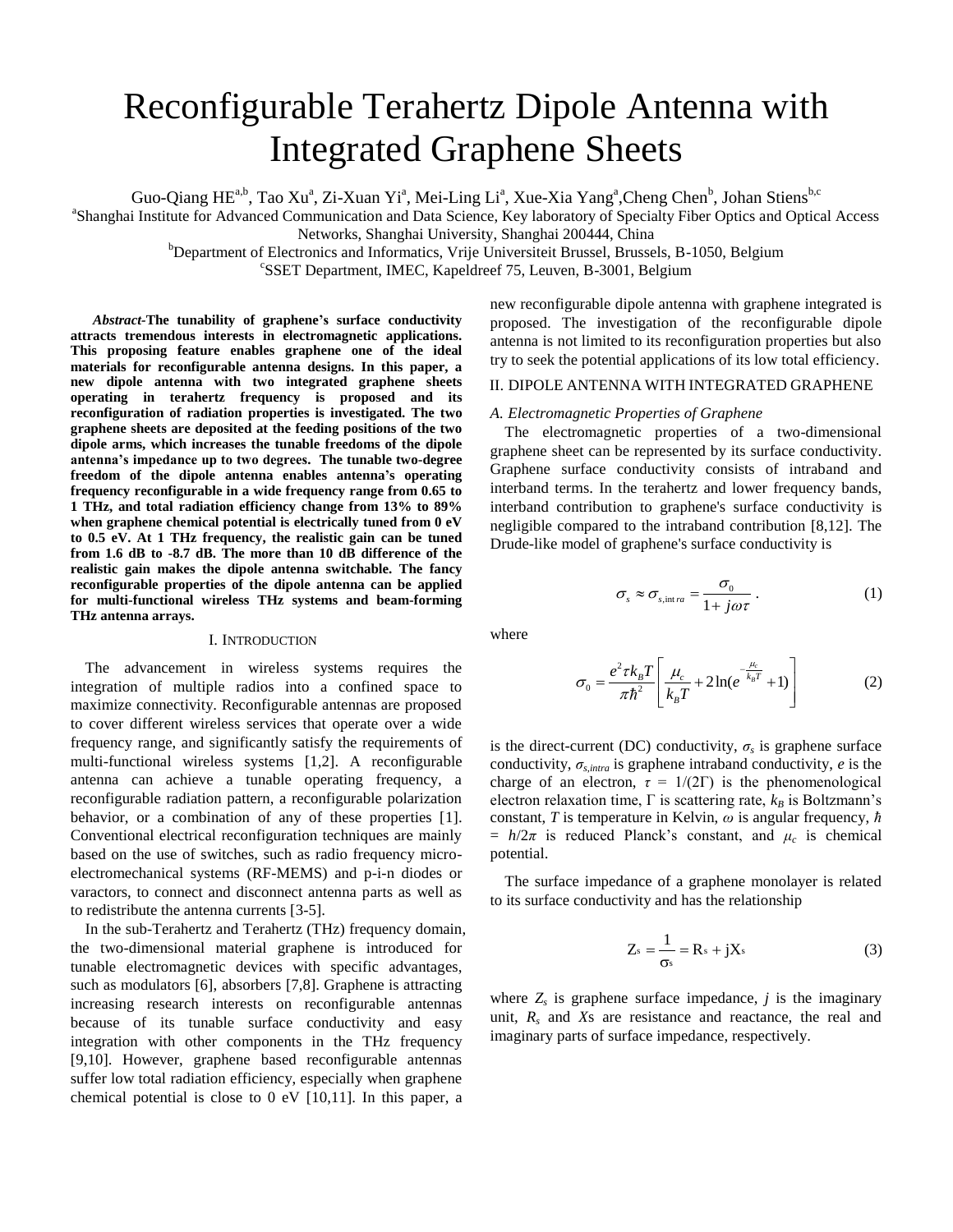

Figure 1. Graphene surface impedance versus frequency for different chemical potentials: (a) resistance; (b) reactance.

At room temperature, the frequency dependent surface impedances of a graphene monolayer are plotted in Fig.1 for different chemical potentials. The relaxation time is chosen as 0.5 ps. The surface resistance of graphene is almost frequency independent for every single chemical potential and reduces with increasing chemical potential; the surface reactance of graphene, however, increases monotonically with frequency for every single chemical potential, and decreases with increasing chemical potential at a fixed frequency. The frequency independent resistance of graphene shows frequency independent energy absorption.





Figure 2. Schematic diagram of dipole antenna with integrated graphene sheets: (a) top view; (b) side view.

# *B. Dipole Antenna with Integrated Graphene sheets*

A dipole antenna consisting of two gold patches, two graphene sheets, and  $SiO<sub>2</sub>$  substrate is displayed in Fig. 2. Two Graphene sheets are symmetrically integrated between two gold patches and terahertz source. Gold patches and graphene sheets are deposited on  $SiO<sub>2</sub>$  substrate. Two DCvoltage sources are connected with two graphene sheets, respectively, and commonly connected with  $SiO<sub>2</sub>$  substrate. DC-voltage sources are used to apply voltages to two graphene sheets, and then tune surface impedances of two graphene sheets via changing their chemical potentials. The length and width of dipole antenna are  $L = 140$  um and  $w = 10$ um, respectively. Length of two graphene sheets is equal and *g*  $= 1.5$  um. The gap width between two graphene sheets is  $d = 7$ um. Thickness of substrate is  $h = 0.3$  um.

For graphene sheet, the relaxation time is 0.5 ps, and temperature is 300K. Two different bias voltages can be applied to two graphene sheets, which makes tunability of the antenna radiation more flexible compared to one graphene sheet situation. The chemical potentials of two graphene sheets are denoted by  $\mu_1$  and  $\mu_2$ , respectively, both of which vary from 0 eV to 0.5 eV. To show capability of tuning antenna radiation through integrated graphene sheets, 6 pairs of specific chemical potential values are chosen for the two graphene sheets. The reflection coefficients in dB versus frequency are plotted in Fig. 3 for 6 pairs of  $\mu_1$  and  $\mu_2$  values. It shows that resonant frequency of dipole antenna shifts from 0.65 THz to 1 THz by increasing the total chemical potentials of two graphene sheets, while the realistic gain is incrementally tuned from -6.8 dB to 1.6 dB and total radiation efficiency increased from 13.3% to 89.2% as shown in table I.



Figure 3. Reflection coefficients of the dipole antenna versus frequency for different chemical potentials of graphene.